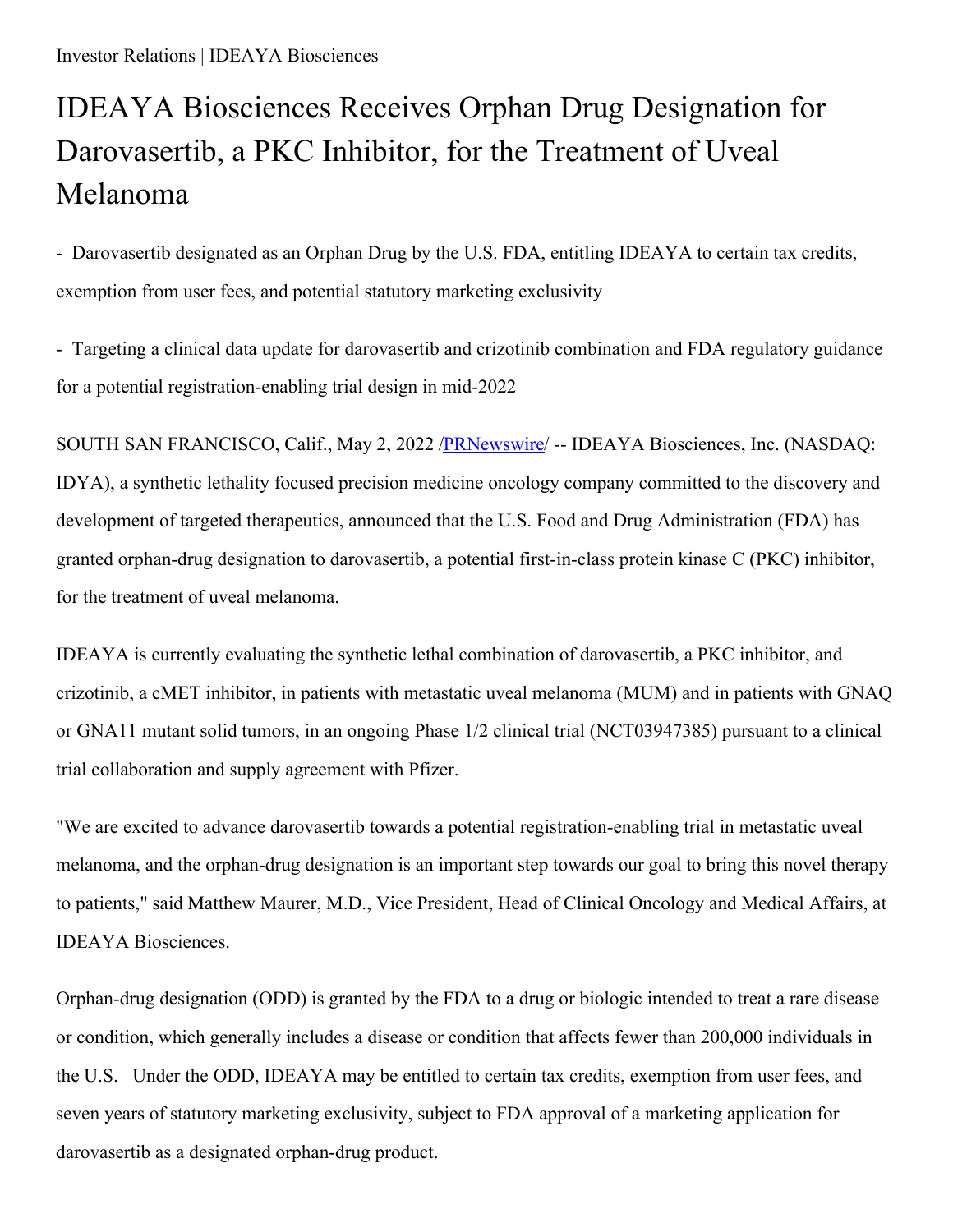As of May 1, 2022, Darovasertib has been evaluated in over 200 patients, including 74 patients in combination with crizotinib. The company is targeting a clinical data update for darovasertib and crizotinib combination in mid-2022, including tolerability and clinical efficacy. IDEAYA is also planning to seek FDA regulatory guidance for a potential registration-enabling trial design to evaluate the darovasertib and crizotinib combination in MUM in mid-2022. IDEAYA is preclinically evaluating potential expansion opportunities for darovasertib in other oncology indications, including in additional cMET-driven tumors, such as hepatocellular carcinoma and non-small cell lung cancer, and in KRAS G12C non-small cell lung cancer.

## **About IDEAYA Biosciences**

IDEAYA is a synthetic lethality-focused precision medicine oncology company committed to the discovery and development of targeted therapeutics for patient populations selected using molecular diagnostics. IDEAYA's approach integrates capabilities in identifying and validating translational biomarkers with drug discovery to select patient populations most likely to benefit from its targeted therapies. IDEAYA is applying its early research and drug discovery capabilities to synthetic lethality – which represents an emerging class of precision medicine targets.

## **Forward-Looking Statements**

This press release contains forward-looking statements, including, but not limited to, statements related to (i) the timing and content of an additional clinical data update for the darovasertib and crizotinib combination and (ii)the timing of obtaining FDA guidance for potential registration-enabling trial design to evaluate the darovasertib and crizotinib combination. IDEAYA undertakes no obligation to update or revise any forwardlooking statements. For a further description of the risks and uncertainties that could cause actual results to differ from those expressed in these forward-looking statements, as well as risks relating to the business of IDEAYA in general, see IDEAYA's Annual Report on Form 10-K filed on March 18, 2022, and any current and periodic reports filed with the U.S. Securities and Exchange Commission.